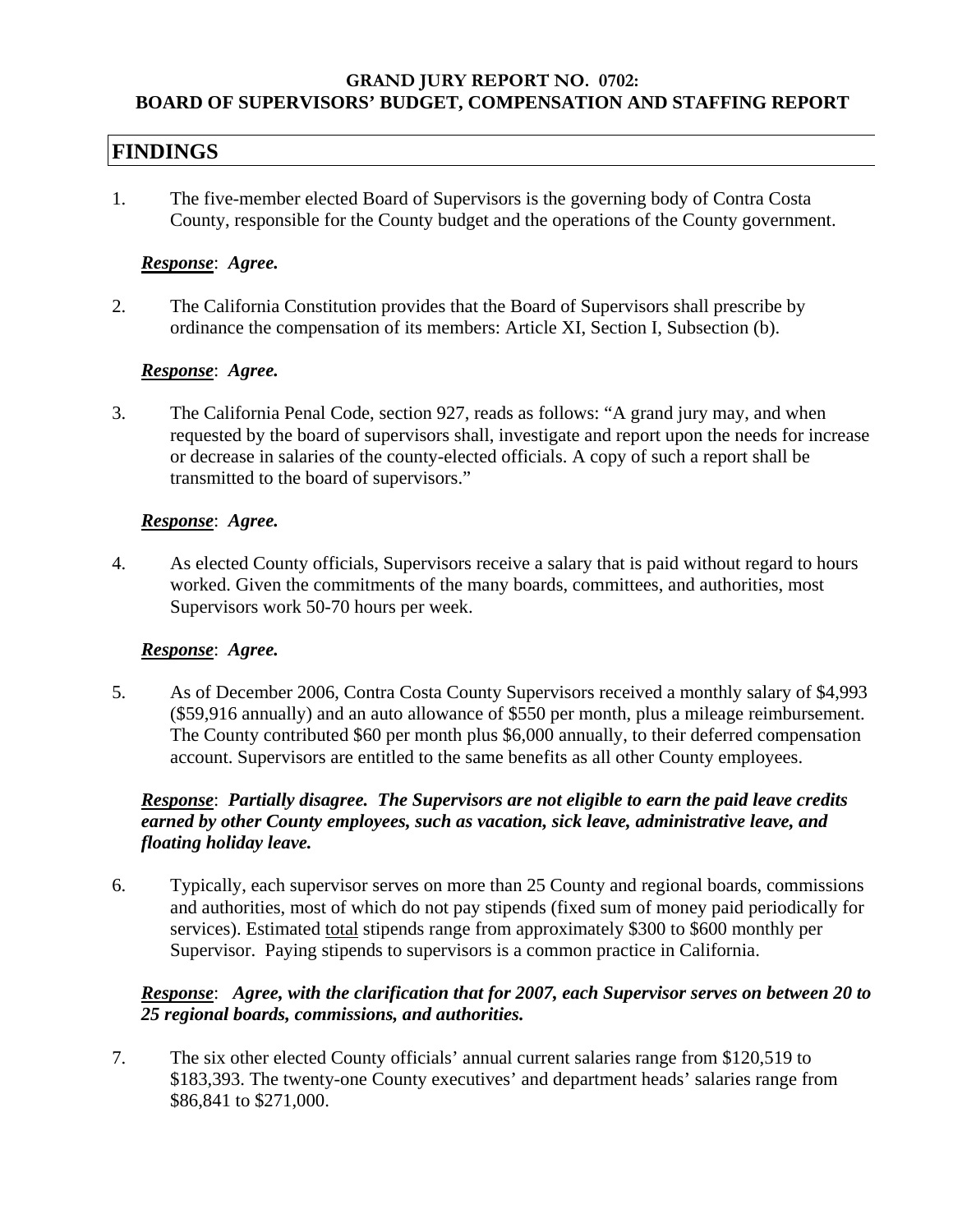### *Response: Agree, with the clarification that the high end of the department head salary range includes special differential pay for on-call duty.*

8. Twenty-four percent (24%) of all County employees (union and non-union) have higher salaries than Supervisors.

# *Response*: *Agree.*

9. The County has a history of maintaining competitive compensation for the workforce. This has been demonstrated in past years by salary increases and cost-of-living adjustments ("COLA") for union and non-union employees. The Supervisors have not followed this practice for their own positions. The Supervisors' last salary adjustments of 2.02 % (\$85 per month) and 3.55% (\$152 per month) occurred in June and October 1998, respectively. Their last COLA adjustment of 4.1% (\$198 per month) occurred in October 2001.

### *Response*: *Agree.*

10. To evaluate the relative compensation of the BOS, the Grand Jury selected six counties of comparable population and budget sizes as follows:

| County              | <b>Monthly</b> | <b>Monthly Auto</b> | <b>Deferred</b>            | <b>County Budget</b> | <b>Population</b> |
|---------------------|----------------|---------------------|----------------------------|----------------------|-------------------|
|                     | Salary*        | <b>Allowance</b>    | <b>Compensation</b>        | (Billions)           |                   |
| Alameda             | \$10,046       | \$310.56 biwkly     | \$8,000/yr                 | \$2.19               | 1,500,000         |
| Ventura             | \$8,790        | \$375               | Up to $$263/mol$           | \$1.47               | 742,000           |
| Fresno              | \$7,534        | \$250               | \$0                        | \$1.28               | 824,000           |
| San Mateo           | \$6,981        | \$385 biwkly        | \$0                        | \$1.48               | 707,000           |
| Kern                | \$6,854        | \$584               | \$0                        | \$1.30               | 703,000           |
| Sacramento          | \$6,593        | \$500               | \$0                        | \$2.35               | 1,219,000         |
| <b>Contra Costa</b> | \$4,993        | \$550+mileage       | $$60/mo + $6,000/yr $1.45$ |                      | 1,000,000         |

### **California County Comparison (based on population and budget sizes)(October 2006)**

*Notes: \* Salary formula (10/2006): Alameda sets their BOS salaries at 80% of Superior Court Judges.* 

 *\*\* County / regional committee stipends and county benefit payments were also considered but excluded because it was difficult to obtain accurate and comparable data. The fees and benefit practices were consistent among the counties studied.* 

## *Response*: *Agree that compared to counties of similar population and budget, Contra Costa Board member compensation was the lowest in October 2006 when excluding retirement and health benefits.*

11. The County salary comparison used all income items paid to the Supervisors for which comparable and consistent data were available, including salary, auto allowance (excluding mileage) and deferred compensation. The total supervisor compensation for counties included in the survey was then adjusted for cost of living differences, compared to the Contra Costa County base of 100.0%. Following is the summary with the compensation dollars adjusted for cost-of-living differences: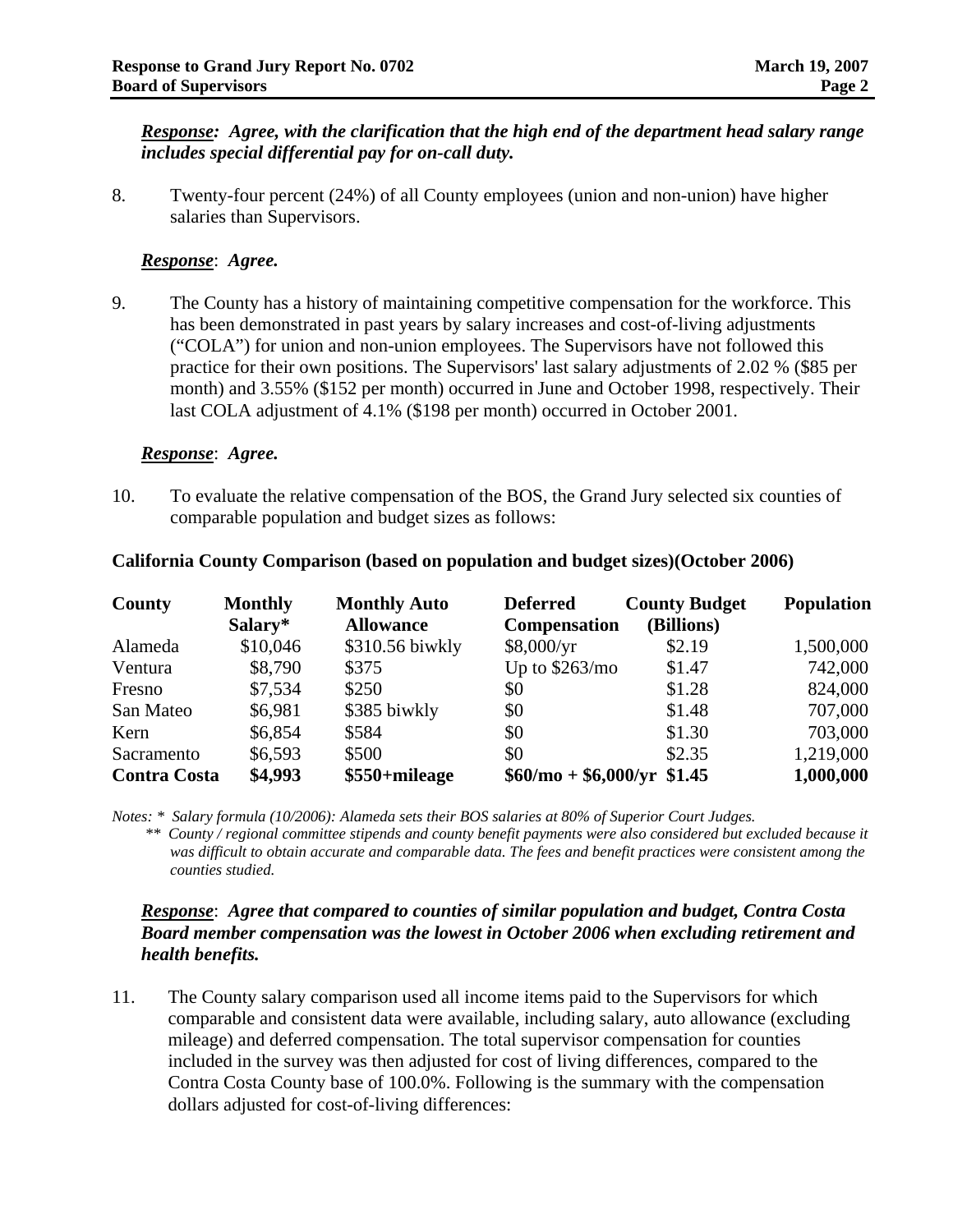| County              | <b>Base Salary</b><br>Defer Comp, & Car | <b>Cost-of-Living</b><br>Index by County* | <b>Adjusted</b><br>Compensation |
|---------------------|-----------------------------------------|-------------------------------------------|---------------------------------|
| Alameda             | \$11,386                                | 104.0%                                    | \$10,948                        |
| Ventura             | \$9,428                                 | 93.0                                      | \$10,138                        |
| Fresno              | \$7,784                                 | 83.0                                      | \$9,378                         |
| San Mateo           | \$7,815                                 | 114.0                                     | \$6,855                         |
| Kern                | \$7,438                                 | 77.0                                      | \$9,660                         |
| Sacramento          | \$7,093                                 | 84.0                                      | \$8,440                         |
| <b>Contra Costa</b> | \$6,103                                 | 100.0%                                    | \$6,103                         |

Six counties: Average = \$9,237, or 51.4% above Contra Costa County's total compensation (salary, auto allowance and deferred compensation) for Supervisors.

*Note: \*Cost-of-living differences in the six counties selected for comparisons incorporates consumer purchasing, housing, transportation, taxes, health care, and miscellaneous items (i.e., private schools and recreation). The source of data is from the Economic Research Institute (ERI).* 

### *Response*: *Agree that in October 2006, Contra Costa Board member compensation was the lowest when excluding retirement and health benefits and when adjusted by the cost-of-living index.*

12. Based primarily on the geographic size of the districts, Supervisors for Districts I, II and IV are entitled to four and one-half (4 1/2) Full-Time Equivalent (FTE) staff members. The Supervisor for District III is entitled to six (6) FTE staff members. The Supervisor for District V is entitled to five (5) FTE staff members. Supervisors may split FTE positions into several part-time positions in order to extend office coverage.

Following is a list of positions and monthly salaries for the Supervisors' FTE staff members:

| <b>BOS</b> Chief of Staff      | \$5,329.30          |
|--------------------------------|---------------------|
| <b>BOS</b> Specialist          | \$4,602.87-4,833.02 |
| <b>BOS</b> General Secretarial | \$3,507.83-4,385.34 |
| <b>BOS</b> General Office      | \$2,440.01-3,433.35 |

Staff members are hired by the elected Supervisors and are employed as "at will" employees as a condition of their employment. These four positions are in unique County classifications not used by other County departments. As such, they are not regularly market-surveyed in regard to compensation. The last salary adjustment, (other than COLA), was given in 1998 when the positions were re-titled and the salaries were increased by 5.02%. All positions are eligible for COLA increases approved by the County for non-union employees. In 2004, all non-union County employees were granted an increase of 3.0%.

### *Response*: *Agree.*

13. The Supervisors' staff positions are not comparable to other County job classifications. The salary ranges for the Supervisors' staff are established relative to the Chief of Staff position. Using the same methodology as for Supervisors, following is a summary of the survey information and adjusted compensation based on the cost-of-living index.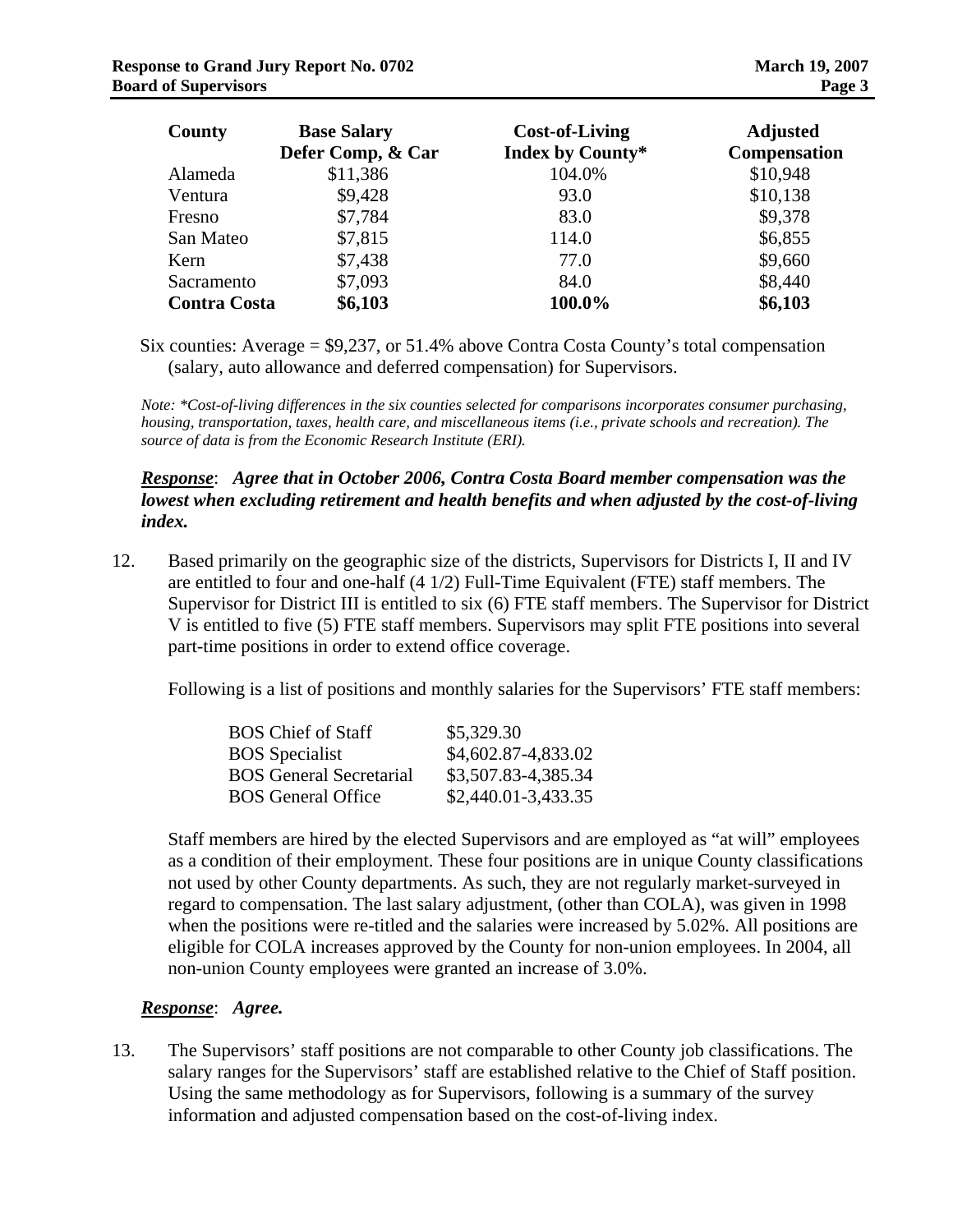| County              | <b>BOS Chief of Staff</b><br><b>Monthly Salary</b> | <b>Cost-of-Living</b><br><b>Index by County</b> | <b>Adjusted</b><br><b>Compensation</b> |
|---------------------|----------------------------------------------------|-------------------------------------------------|----------------------------------------|
| Alameda             | \$8,411                                            | 104.0%                                          | \$8,088                                |
| Ventura             | \$6,257                                            | 93.0                                            | \$6,728                                |
| Fresno              | \$4,563                                            | 83.0                                            | \$5,498                                |
| San Mateo           | \$5,751                                            | 114.0                                           | \$5,045                                |
| Kern                | \$4,334                                            | 77.0                                            | \$5,629                                |
| Sacramento          | \$4,892                                            | 84.0                                            | \$5,824                                |
| <b>Contra Costa</b> | \$5,329                                            | 100.0%                                          | \$5,329                                |

Six counties: Average = \$6,135, or 15.1% above Contra Costa County's salary for BOS Chief of Staff

*Response*: *Agree that Contra Costa County Supervisors' staff positions have the lowest salaries among similar counties when excluding retirement, health, and other benefits. Note however that a comparison of Supervisor staff and job classifications among similar counties is not as simple as comparing the Supervisors' salaries. Although the staff positions are "at will", they are eligible for the same array of benefits as County management employees. Benefits such as retirement, group health insurance, and retiree health figure significantly in the total compensation package. Consequently, a comparison of staff positions compensation should consider all material compensation factors. Moreover, the job classifications and requirements for the staff positions may differ significantly from county to county depending on how the Board and County Administrative functions are organized.* 

14. Each County Supervisor's budget is prepared in cooperation with the County Administrator and subsequently adopted by the BOS. While Supervisors may request special consideration for budget adjustments, including staff salary increases, they have not done so.

*Response*: *Agree. Supervisors staffing and salary levels have been maintained at consistent service levels since 2001. Budget allocations have been increased commensurate with cost-ofliving and employee benefits increases.* 

# **RECOMMENDATIONS**

The 2006-2007 Contra Costa County Grand Jury recommends that:

1. Supervisors' compensation (salary, auto allowance and deferred compensation) as of December 2006 should be increased by 51%, to take effect following the next Supervisorial election in November 2008.

*Response*: *Has been implemented. On January 20, 2007, Ordinance No. 2006-70 was enacted, which increased the County Supervisors' salaries by 60% effective February 17, 2007 and will increase the salaries by an additional 2% effective July 1, 2007.* 

2. Supervisors' salaries should be adjusted consistent with countywide COLA adjustments, effective January 2007.